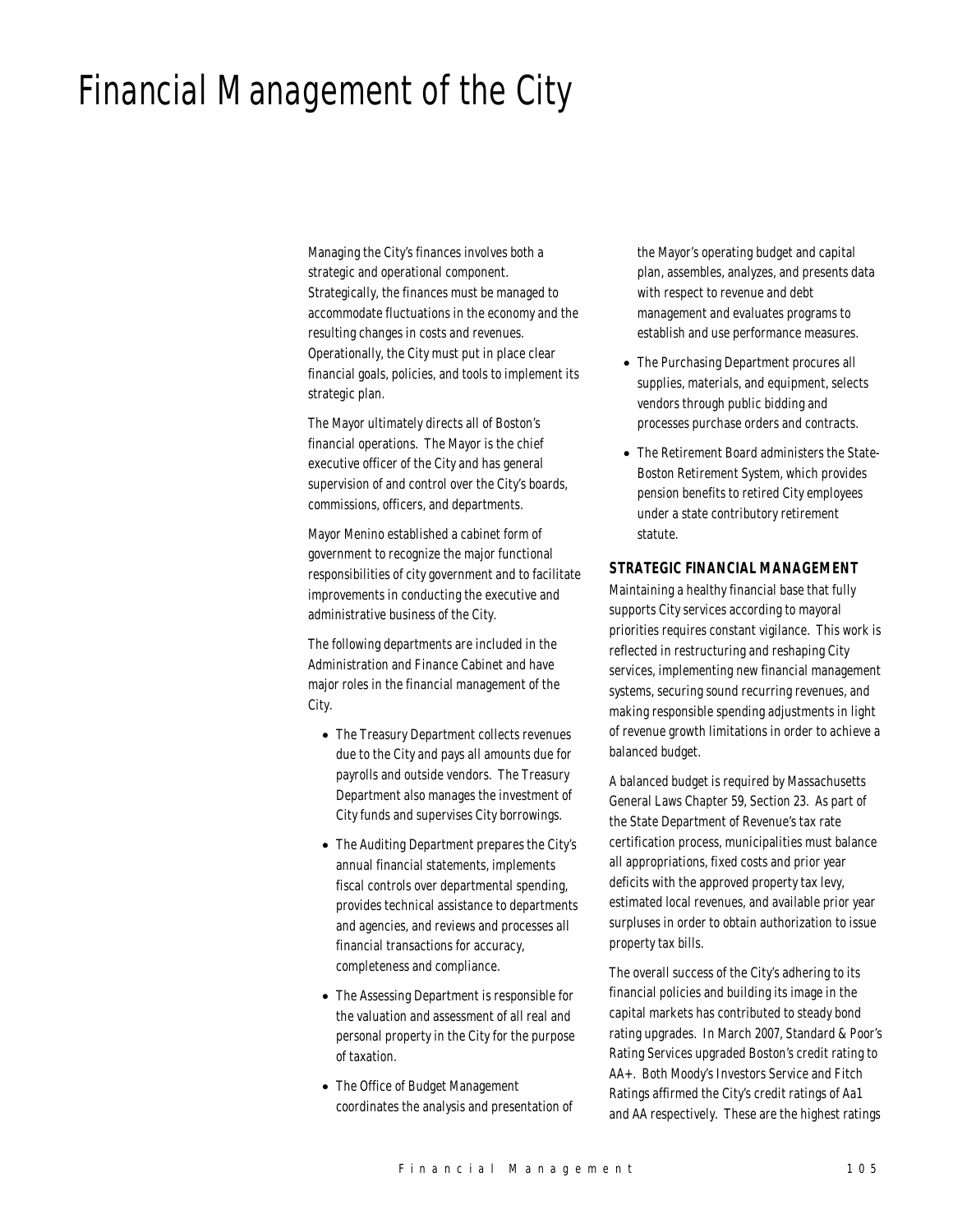in Boston's history, a clear recognition by the credit markets of the City's strong proactive management.

Investors are willing to invest in bonds with higher credit quality, thereby lowering the interest rate the City must pay to service its debt. Solid credit ratings have allowed the City to borrow money more affordably. The City has also refinanced existing debt during favorable market conditions to achieve significant savings.

#### *Maximizing Return on Investment*

The City works to improve service delivery by constantly reassessing the management, organization, and distribution of financial resources toward those priority goals that maximize return. The Office of Budget Management (OBM) supports departments in their work by providing analysis and technical assistance.

Ongoing investment in the city's resources people, property, and systems - is critical to guaranteeing solid service delivery for the future. Capital investments weigh changing service needs with the need for adequate building maintenance and upgrades. Human resource training has included specialized management training and a performance appraisal system.

The City's technology needs are continually assessed and updated. The City recently completed an analysis of strategies to strengthen its Citizen Relationship Management systems that may result in operational efficiencies and improved customer service. An implementation plan has been identified to improve the handling of citizen service calls and implement supporting technology in select front-line agencies.

# *Reducing Over Reliance on Property Tax*

Nearly 80% of total general fund revenue comes from just two sources, the property tax and state aid from the Commonwealth. The City continues to support the dual goals of diversifying its revenue base while more closely matching revenues with its economic strengths. While always a concern, recently, controlling the growth in property taxes for residents and businesses has become top priority for the Mayor.

Recent events in the property tax highlight the dangers of the City relying too heavily on one

source of revenue. The average single-family tax bill has increased 78% since FY02, and the percentage of the total tax levy being born by residents versus businesses has increased from 30% to nearly 42% during the same period

The Mayor has repeatedly filed legislation to diversify the City's revenue stream and to relieve pressure on the property tax. Specifically, the Mayor has filed legislation in recent years to establish local option taxes on restaurant meals and parking. These small, broad-based taxes would serve to export some tax burden to nonresidents who use and enjoy City services.

The Mayor has also filed legislation to close property tax loopholes that allow exemptions for certain equipment or corporate structures in the telecommunications industry. These exemptions have the effect of shifting tax burden to other businesses and residents.

This year, the new Governor has supported the Mayor in his efforts by filing the Municipal Partnership Act which would expand municipal resources through local option taxes, among other smaller initiatives.

A meals tax is a good fit with the strong tourist and travel economy in Boston. It would provide revenue growth at a nominal rate without placing a heavy burden on residents, tourists or travelers as the total rate of taxation would continue to remain the lowest of any major city. Revenue from this tax would also help offset the related costs the City incurs when large public events are held in the Boston.

A local option tax on parking in commercial parking lots would benefit the City in a similar way to the meals tax. The City, like other regional employment centers, expends considerable resources on traffic control and street maintenance to support local and regional commutes. But unlike other cities, Boston does not have any taxing authority to recover those costs.

# *INTERNAL MANAGEMENT CONTROLS*

Pursuant to state law mandates and policy initiatives, the City has established a system of internal management controls to manage its financial operations effectively. These controls are designed to maximize revenue collections,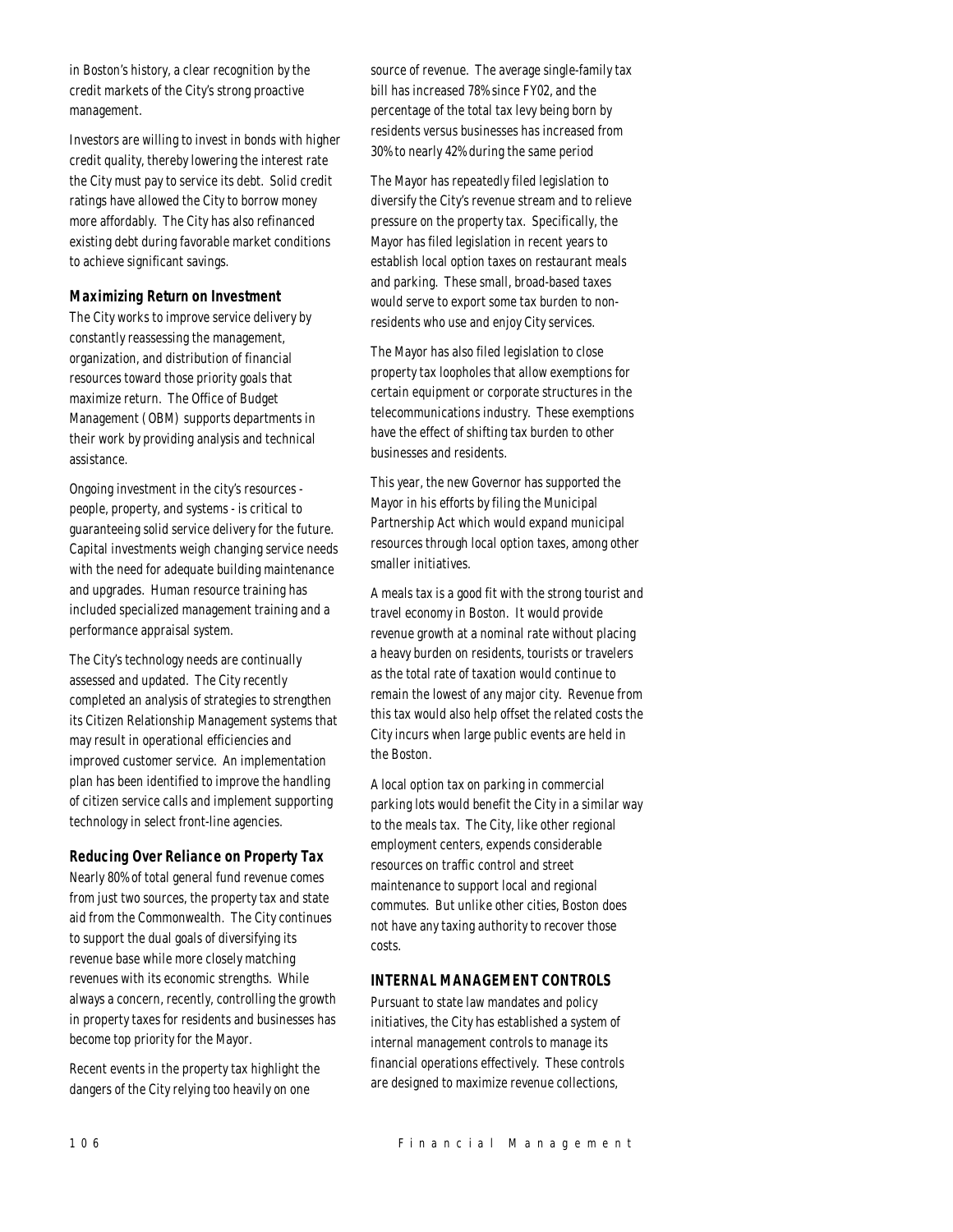monitor operating and capital spending, evaluate infrastructure needs, and enhance the City's internal control of business procedures. The major components of the City's system of financial management controls are discussed below.

#### *Capital Planning*

The Office of Budget Management's Capital Budgeting Program is responsible for managing the capital budget of the City. It evaluates the condition of the City's infrastructure, forecasts the timing and financial requirements of new construction and rehabilitation, and makes recommendations on the allocation of current and future resources. The Capital Budgeting Program plays an ongoing supervisory role during the project implementation phase by reviewing and approving all capital contracts and monitoring project costs and schedules to ensure the adequacy of available funding sources.

The capital planning process is synchronized with the annual operating budget cycle, allowing for the regular reassessment of capital needs and projections, as well as the update of a rolling fiveyear capital plan.

The City funds its capital plan primarily through the issuance of general obligation bonds. The size of the City's bond issues is consistent with the City's financial management policies regarding its level of debt and debt service.

# *Performance Management and Program Evaluation*

Boston About Results (BAR) is the City's performance management and evaluation program. BAR aims to create a sustainable and reliable performance management system which captures the core functions of City departments and tracks progress on citywide strategic goals. BAR provides information that assists in the decision making process, identifies areas of improvement, and communicates performance results to a broad range of stakeholders.

Using performance management as its foundation, BAR encourages organizational changes and operational improvements that increase the effectiveness and productivity of City departments.

The Office of Budget Management (OBM) plays a central role in the collection and analysis of performance data, by ensuring proper documentation of results, and assisting

departments in pursuing opportunities for improvements. All financial commitments by departments are first reviewed by OBM for conformance with service priorities and funding availability.

#### *Debt Management*

The Treasury Department manages all City borrowings. The City's cash flow is carefully managed and anchored by quarterly billing of the property tax and quarterly receipt of state aid distributions, eliminating the need for short-term borrowings. Guidelines established by the Treasury set forth the City's management policies toward rapidity of debt repayment, debt affordability, the limitation on the level of variable rate debt the City will issue, and the target savings amount on debt to be refinanced.

Two mainstays of the City's positive debt service position have been the relative stability of the annual debt cost to remain below 7% of total general fund expenditures and the adherence to rapid debt retirement, ensuring that at least 40 percent of outstanding principal be retired in five years, and 70 percent in ten years.

The City has taken maximum advantage of the low interest rate environment and has refunded approximately \$537.6 million since FY01 for a net present value savings of \$29.6 million. The City also utilizes lease-purchase financing of equipment with a three to seven year useful life. Annual lease-purchase financing has totaled \$10 to \$15 million to replace front line equipment such as vehicles and upgrade technology and telecommunications equipment.

#### *Pension Management*

The State-Boston Retirement System (SBRS), of which the City is the largest member, performs a full valuation every two years to determine the total system liability and the annual funding requirement. As of January 1, 2006, the SBRS pension liability was 64.4% funded. The SBRS hires an investment manager who oversees the various fund managers of the SBRS pension assets. The long-term investment performance of the SBRS has exceeded the long-term investment assumption of 8% upon which the funding schedule is partly based. The average annualized return from January 1, 1985 through December 31,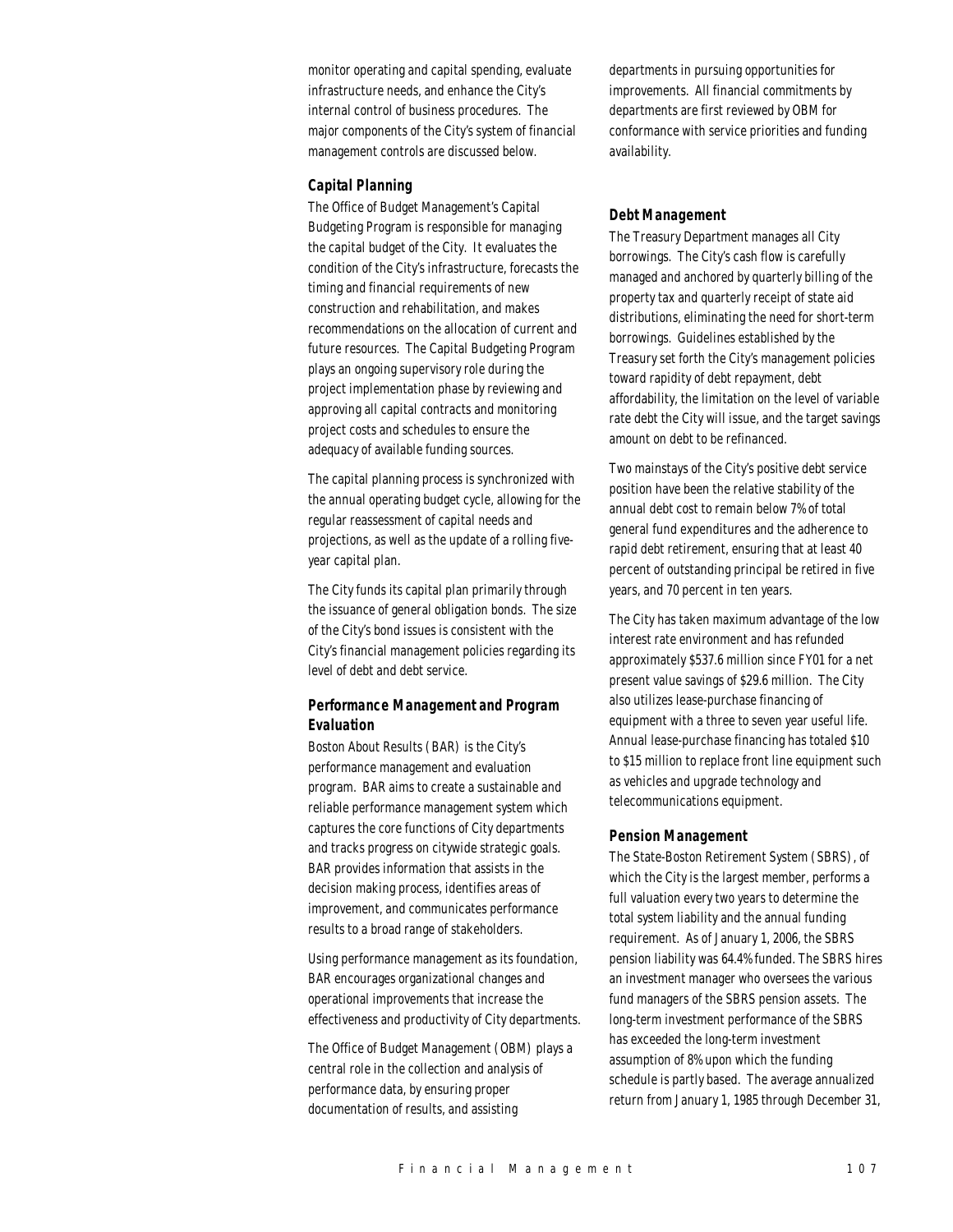2005 was 10.21%. Its intermediate five-year (ending December 31, 2005) average annualized return was 4.96% and short-term (2005 only) return was 8.56%. In 2005 the composite shortterm rate of return for all Massachusetts' public pension funds was 11.41%. Over the years, the City has worked with the SBRS to maintain a conservative and responsible pension-funding schedule. This has included maintaining a conservative investment rate of return assumption and a funding schedule that fully funds the system several years earlier than the statute requires.

# *Other Post Employment Benefits (OPEB)*

The City's actuarial consultants provided an actuarial valuation of the City's OPEB obligations as of June 30, 2005. That valuation estimates that the City's total OPEB actuarial accrued liability as of that date was \$5.2 billion if the City continued to provide for its OPEB obligations on a pay-asyou-go basis. The report further estimated that the City's liability would be reduced to \$2.5 billion if the City adopted a policy of prefunding its unfunded actuarial accrued OPEB liability over a 30-year period. Based on these estimates, the City's annual actuarially required contribution toward its OPEB obligations on account of then current and estimated future retirees was projected at approximately \$286 million on a payas-you-go basis, and approximately \$176 million on an actuarially prefunded policy.

Massachusetts General Laws currently do not provide cities and towns with general legal authority to establish a trust fund for the purpose of prefunding this liability in the same manner as traditional pension benefits. However, the City will take the first step in FY08 in acknowledging this real, yet unfunded cost of providing health insurance to retirees by allocating \$20 million in reserves to a stabilization fund set up specifically for this purpose

#### *Risk Management*

Several City departments work to limit and manage risk related costs including third party legal liability claims, property losses, workplace injuries, employee healthcare and unemployment compensation. The Office of Budget Management works to maximize the effectiveness of these intradepartmental efforts by reviewing cost trends, assisting in improvements, and implementing the

City's risk financing strategy. This strategy provides a planned self-insurance program which protects both individual departments' budgets and the citywide budget through central accounts, reserves and catastrophic commercial insurance.

The City budgets and funds for the costs described above through the general fund, except for selfinsured healthcare costs, which are managed by Blue Cross Blue Shield, and financed through an employee/employer trust fund established in compliance with Section 3A of Chapter 32B of the General Laws.

To protect City assets from adverse loss, commercial insurance is purchased strategically for certain exposures. A catastrophic property insurance policy provides \$65 million all risk protection after a \$10 million deductible; boiler and machinery losses are insured up to \$2.5 million; and, 70% of the City's healthcare costs are insured through HMOs. For unexpected large losses, the City continues to build a catastrophic risk reserve, the available balance of which will reach \$11.5 million at the end of fiscal 2007.

#### *Energy Management*

The Mayor established an Energy Management Board in late 2002 and charged it with the mission to make decisions regarding the City's procurement, use, and conservation of energy to reduce costs an minimize the impact of fossil fuel consumption on public health. The Energy Management Board, comprised of the Chief Financial Officer, Chief of Environment and Energy, Chief of Public Property, and Chief of Public Health, commissioned an Integrated Energy Management Plan to assure progress toward the fulfillment of its mission. Since 2005, the City has independently contracted with third party electricity suppliers to meet all of the City's electricity supply requirements. To date, supply rates the City has paid to its third party electricity supplier have been less than the default basic supply rates offered by the City's local electricity distribution company, NSTAR - Boston Edison.

#### *Property Tax Collections*

The City's aggressive enforcement program continues to reduce the number of tax accounts that are delinquent and to discourage new delinquencies. The City achieved a property tax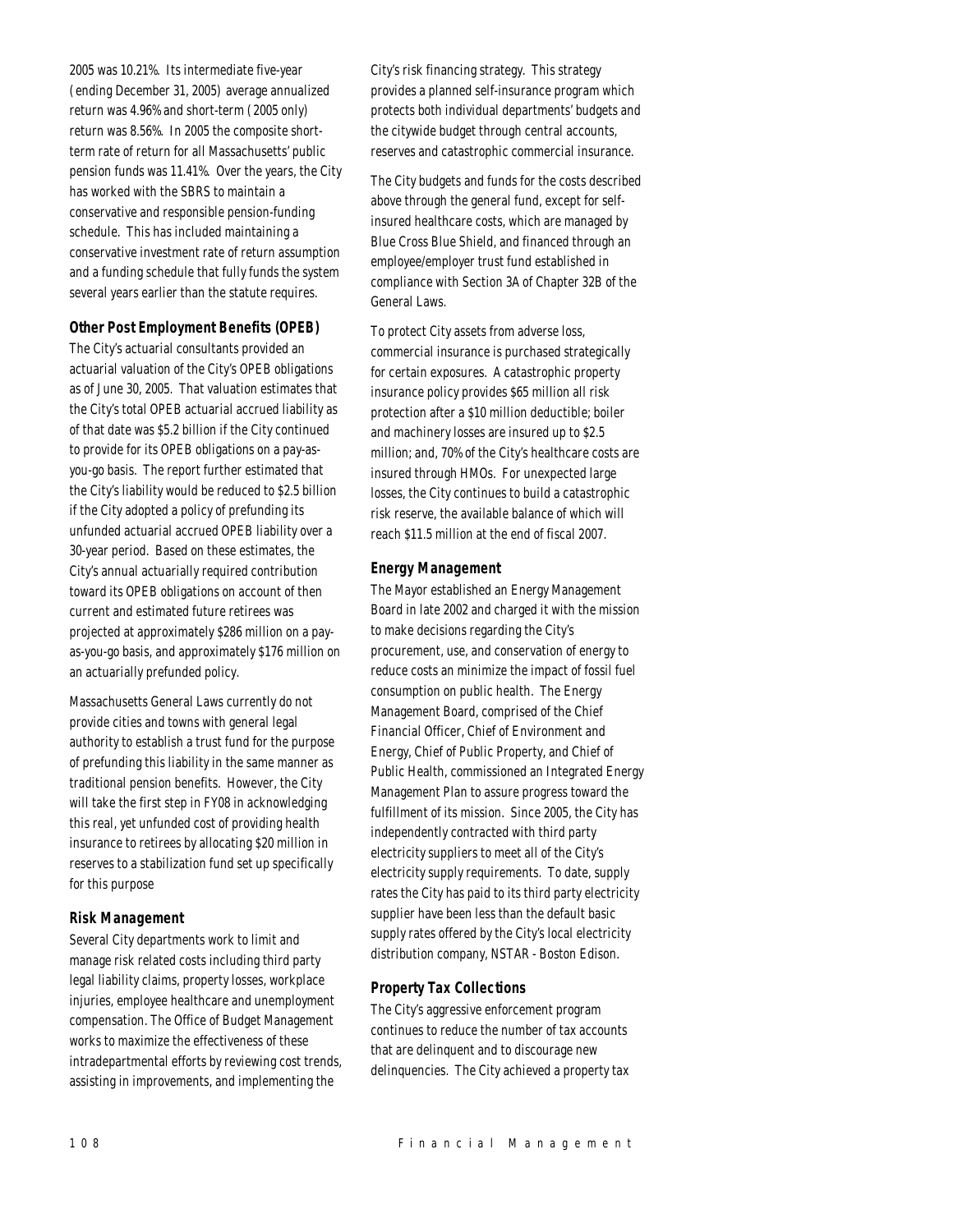collection rate of 98.7% of the FY06 gross levy as of June 30, 2006. The City's program includes a variety of collection remedies authorized by state statute.

The Taxpayer Referral and Assistance Center provides "one-stop" service to Boston taxpayers on tax-related matters. An on-line bill payment option is offered for taxpayer convenience. Parcelspecific information as well as payment history is also available on-line.

#### *Expenditure Controls*

In addition to the management systems described above, the City operates under several statutory financial control systems. Certain controls established in the 1982 Funding Loan Act and its 1986 amendments set limits on flexibility in financial administration. For example, under the 1982 Funding Loan Act, until April 15 of each year, the Mayor is authorized to reallocate no more than \$3 million.

Several other financial controls were enacted by state law and implemented during the 1980s. An expenditure allotment system prevents departmental overspending of personnel appropriations. Additional state law provisions are directed at the control of School Department spending. These controls, teamed with conservative and cautious estimates of annual revenue, have aided the City in avoiding operating budget deficits every year since FY85, and have aided the School Department in avoiding operating budget deficits every year since FY90.

## *Reserve Fund*

As required by law since 1986, the City has maintained a reserve fund equal to 2 1/2% of the preceding year's appropriations for all City departments except the School Department. The fund may be applied to extraordinary and unforeseen expenditures after June 1 in any fiscal year with the approval of the Mayor and the City Council. To date, this budgetary reserve has not been utilized. As of June 30, 2006, the reserve fund had a balance of \$24.1 million. The City fulfilled the FY07 reserve requirement by adding \$1.5 million to the reserve before the close of FY06. The City expects to fulfill any FY08 requirement prior to the close of FY07.

#### *Accounting System*

Financial management is supported through the City's PeopleSoft System. This integrated financial and human resources management system is designed to track and control daily activities and report the financial position of the City. This system supports the rigorous monitoring and reporting requirements enforced by the City.

#### *Management Letters*

Following the completion of the financial statements, the City's independent auditors deliver a management letter containing comments and recommendations on internal financial controls. The current management letter indicated no material weaknesses in the City's management.

#### *Contracting Procedures*

The Uniform Procurement Act, Massachusetts General Laws Chapter 30B, enacted by the Commonwealth in 1990 (the UPA), creates uniform procedures for the contracting of services and supplies by all municipalities in the



Commonwealth. The City has implemented internal processes to conform its contracting procedures to the requirements of the UPA.

# *General Fund Equity*

The City's management of its finances has resulted in a continuing upward trend in general fund equity. This trend was interrupted by merger of the City's two public hospitals with a private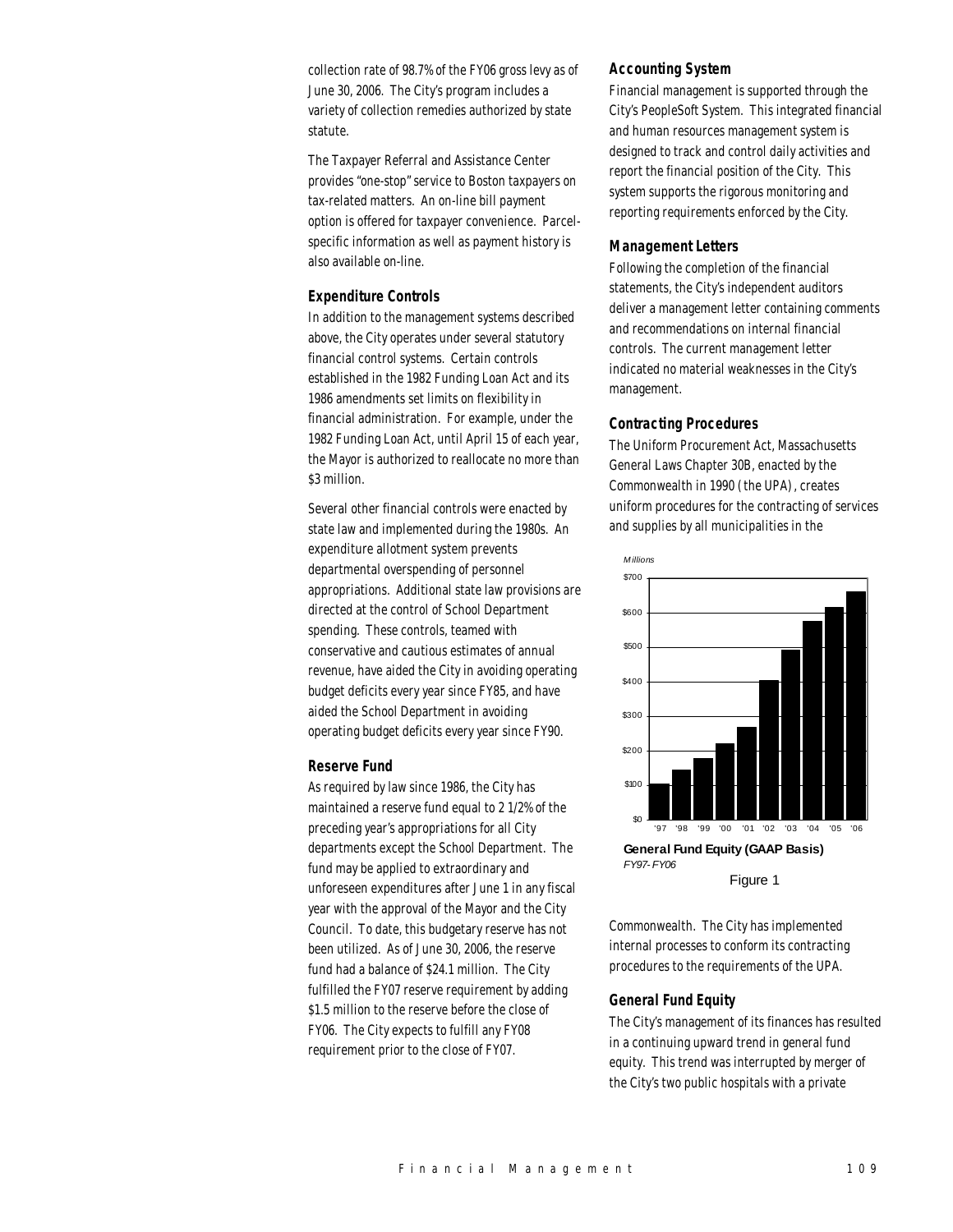hospital to form a new private entity in 1996. This improved the City's future financial outlook by shielding the City from the likely growth in hospital subsidies that would have been required without the merger. (Figure 1) General Fund equities for FY02 through FY04 appear artificially high as compared to prior years due to the required implementation of Governmental Accounting Standards Board (GASB) Statement No. 34, Basic Financial Statements and Management's Discussion and Analysis for State and Local Governments. GASB No. 34 fundamentally changed the treatment of liabilities and receivables in the General Fund.

It is expected that the actual results at the close of FY07 will not add significantly to the upward trend in general fund equity that the City has experienced since FY96. The City hopes to preserve its policy of maintaining a GAAP Undesignated Fund Balance in the General Fund that is 10% or higher than the current fiscal year's GAAP General Fund Operating Expenditures, while maintaining a Budgetary Undesignated Fund Balance between 5% and 10% of Budgetary Operating Expenses.

## *Auditing and Budgeting Practices*

The City prepares its comprehensive financial

reports in accordance with generally accepted accounting principles (GAAP). However, accounting practices established by the Commonwealth's Department of Revenue, the socalled budgetary basis method of accounting, are used in the annual general fund budget and property tax certification process. Budgetary basis departs from GAAP in the following ways:

(a) Real and personal property taxes are recorded as revenue when levied (budgetary), as opposed to when susceptible to accrual (GAAP).

(b) Encumbrances and continuing appropriations are recorded as the equivalent of expenditures (budgetary), as opposed to a reservation of fund balance (GAAP).

 (c) Certain activities and transactions are presented as components of the general fund (budgetary), rather than as separate funds (GAAP).

(d) Prior years' deficits and utilized available funds from prior years' surpluses are recorded as expenditure and revenue items (budgetary), but have no effect on GAAP expenditures and revenues.

In addition, there are certain differences in classifications between revenues, expenditures

 $E_{xoora}$ 

# *Adjustments Between Budgetary Basis and GAAP Basis of Accounting for FY06*

(in thousands)

|                                              | Revenue   | Expenditures | Other<br>Financing<br><b>Sources</b><br>(Uses), Net | <b>L'AUGOS</b><br>(Deficiency) of<br>Revenue and<br>Other Financing<br>Sources |
|----------------------------------------------|-----------|--------------|-----------------------------------------------------|--------------------------------------------------------------------------------|
| As reported on a budgetary basis             | 2,104,252 | 2,090,391    |                                                     | 13,861                                                                         |
| Adjustments:                                 |           |              |                                                     |                                                                                |
| Revenues to modified accrual basis           | 16,614    |              |                                                     | 16,614                                                                         |
| Expenditures, encumbrances and accruals, net |           | (17,898)     |                                                     | 17,898                                                                         |
| Free Cash Used                               |           |              |                                                     |                                                                                |
| Reclassifications:                           |           |              |                                                     |                                                                                |
| State-funded teachers' retirement costs      | (85, 164) | (85, 164)    |                                                     |                                                                                |
| <b>Convention Center Fund Revenue</b>        | (18,000)  |              | 18,000                                              |                                                                                |
| <b>Transfers</b>                             | 90,580    |              | (90, 580)                                           |                                                                                |
| As reported on a GAAP basis                  | 2,108,282 | 1,987,329    | (72, 580)                                           | 48,373                                                                         |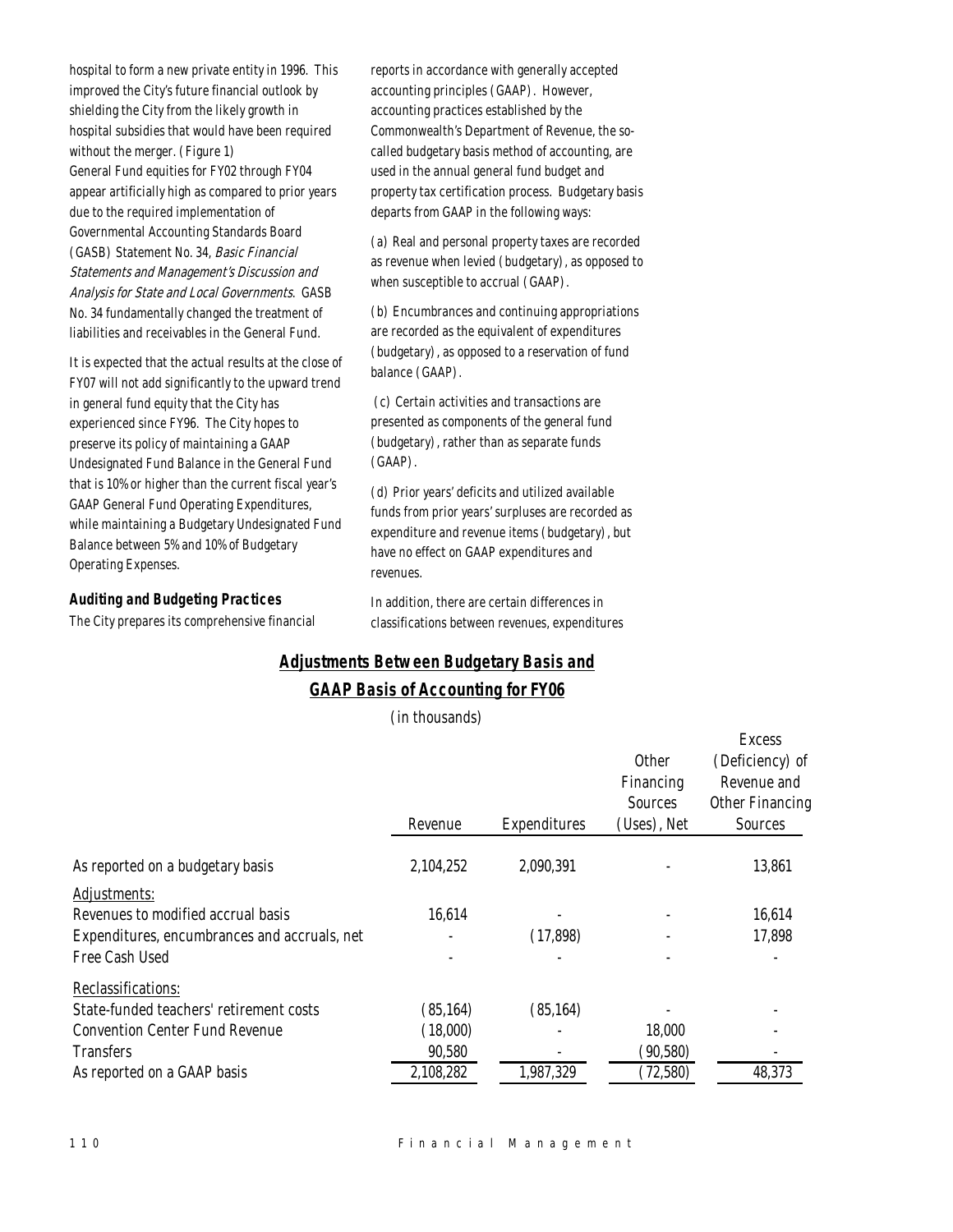summarizes the differences between budgetary and GAAP basis accounting principles for the year and transfers. The reconciliation ended June 30, 2006.

Financial statements for the fiscal year ended fall. June 30, 2007 are expected to be available in late

#### *Budgetary Support*

Budgetary Fund Balance can be appropriated for use during the fiscal year. Budgetary Fund Balance, is more commonly referred to as "Free Cash" when used this way. This item is most simply described as the portion of available reserves, generated to a considerable degree by annual operating surpluses, which the City can responsibly appropriate for spending.

The law governing the calculation and availability of budgetary fund balance for cities and towns is Chapter 59, section 23 of Massachusetts General Law, and is administered by the Massachusetts Department of Revenue. On March 1, 2006, the Director of Accounts certified that the amount of funds available for appropriation ("free cash"), as of July 1, 2005, was \$54,416,841. The FY06 Budget employed the use of a \$6.7 million appropriation from that amount. The FY07 Budget assumes the use of \$11.65 million from that amount.

On January 22, 2007, the Director of Accounts certified that free cash, as of July 1, 2006, was \$63,077,000. The FY08 Budget assumes the use \$25 million in Budgetary Fund Balance, \$20 million of which will be transferred to a newly created Health Insurance Stabilization Fund. This new fund will reserve for Other Post-Retirement Benefits (OPEB), or the liability associated with retiree health insurance costs.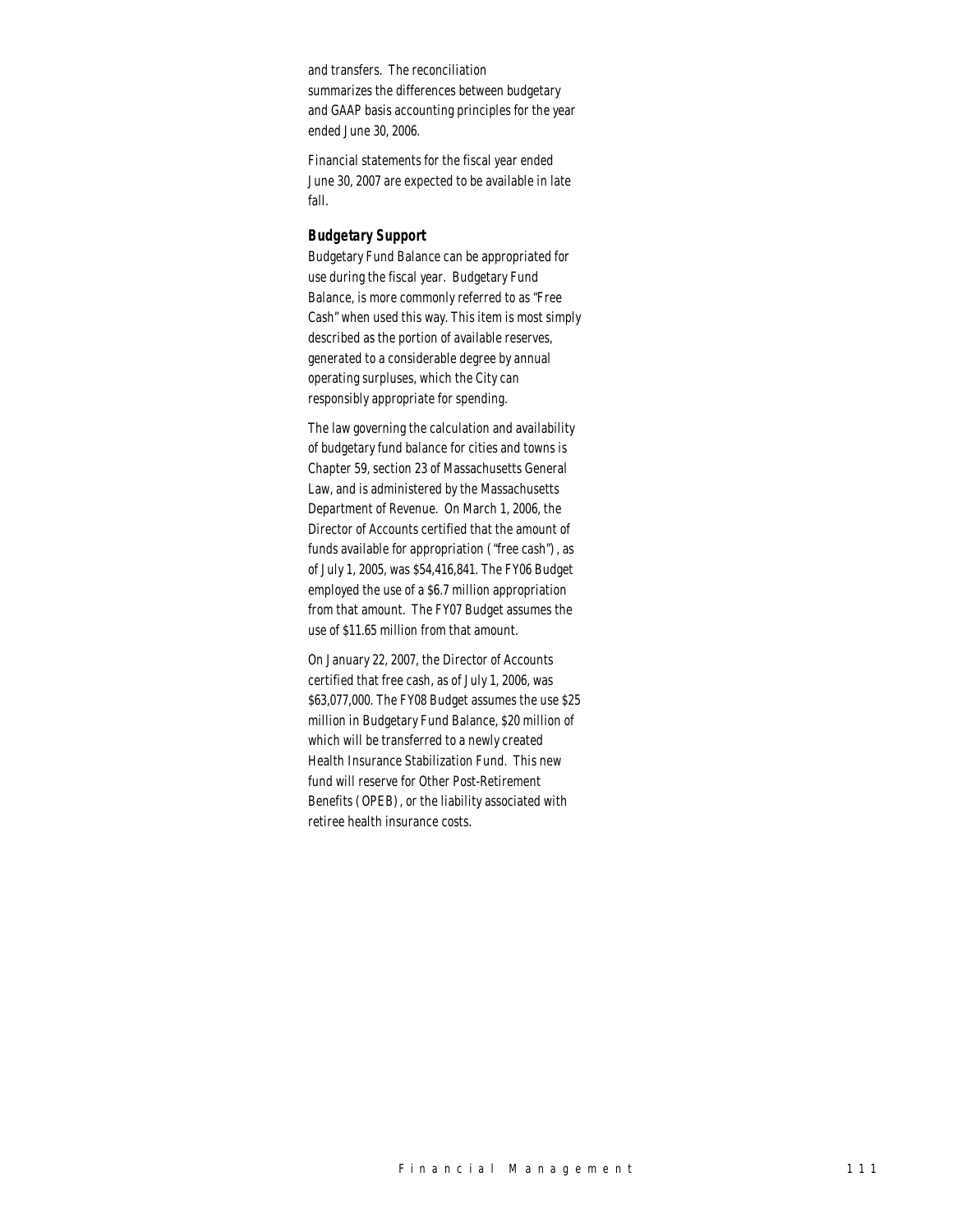# **(in Thousands) Statement of Revenues, Expenditures, and Changes in Fund Balances - General Fund Years ended June 30 2006 and 2005**

|                                         | \$<br><u> 2006 </u> | \$<br><u>2005</u> |
|-----------------------------------------|---------------------|-------------------|
| Revenues:                               |                     |                   |
| Real and personal property taxes        | 1,190,347           | 1,138,254         |
| <b>Excises</b>                          | 107,361             | 93,906            |
| Payments in lieu of taxes               | 60,584              | 42,218            |
| Fines                                   | 67,876              | 65,280            |
| Investment income                       | 32,351              | 17,970            |
| Licenses and permits                    | 40,353              | 33,491            |
| Departmental and other                  | 51,992              | 60,704            |
| Intergovernmenatal                      | 557,418             | 460,898           |
|                                         |                     |                   |
| Total revenues                          | 2,108,282           | 1,912,721         |
| Expenditurers:                          |                     |                   |
| Current:                                |                     |                   |
| General government                      | 57,262              | 57,471            |
| Human services                          | 24,875              | 23,821            |
| Public safety                           | 446,784             | 457,541           |
| Public works                            | 101,441             | 106,749           |
| Property and development                | 33,322              | 29,836            |
| Parks and recreation                    | 15,723              | 15,708            |
| Library                                 | 28,365              | 27,594            |
| Schools                                 | 719,715             | 673,009           |
| Public health programs                  | 61,282              | 60,586            |
| County                                  |                     |                   |
| Judgements and claims                   | 11,590              | 6,620             |
| <b>Retirement costs</b>                 | 96,853              | 59,419            |
| Other employee benefits                 | 157,885             | 142,721           |
| State and district assessments          | 118,817             | 115,894           |
| Capital outlays                         | 815                 | 2,683             |
| <b>Debt Service</b>                     | 112,600             | 115,769           |
| <b>Total expenditures</b>               | 1,987,329           | 1,895,421         |
| Excess(deficiency) of revenues          |                     |                   |
| over expenditures                       | 120,953             | 17,300            |
| Other financing sources (uses):         |                     |                   |
| Operating transfers in (out)            | (72, 580)           | 23,529            |
| Payments to escrow agent to refund debt |                     | (1,025)           |
| Transfers from component units          |                     |                   |
| Transfers to component units            |                     |                   |
| Total other financing sources           | (72, 580)           | 22,504            |
| Net change in fund balance              | 48,373              | 39,804            |
| Fund balance - beginning                | 613,024             | 573,220           |
| Fund balance - ending                   | \$<br>661,397       | \$<br>613,024     |